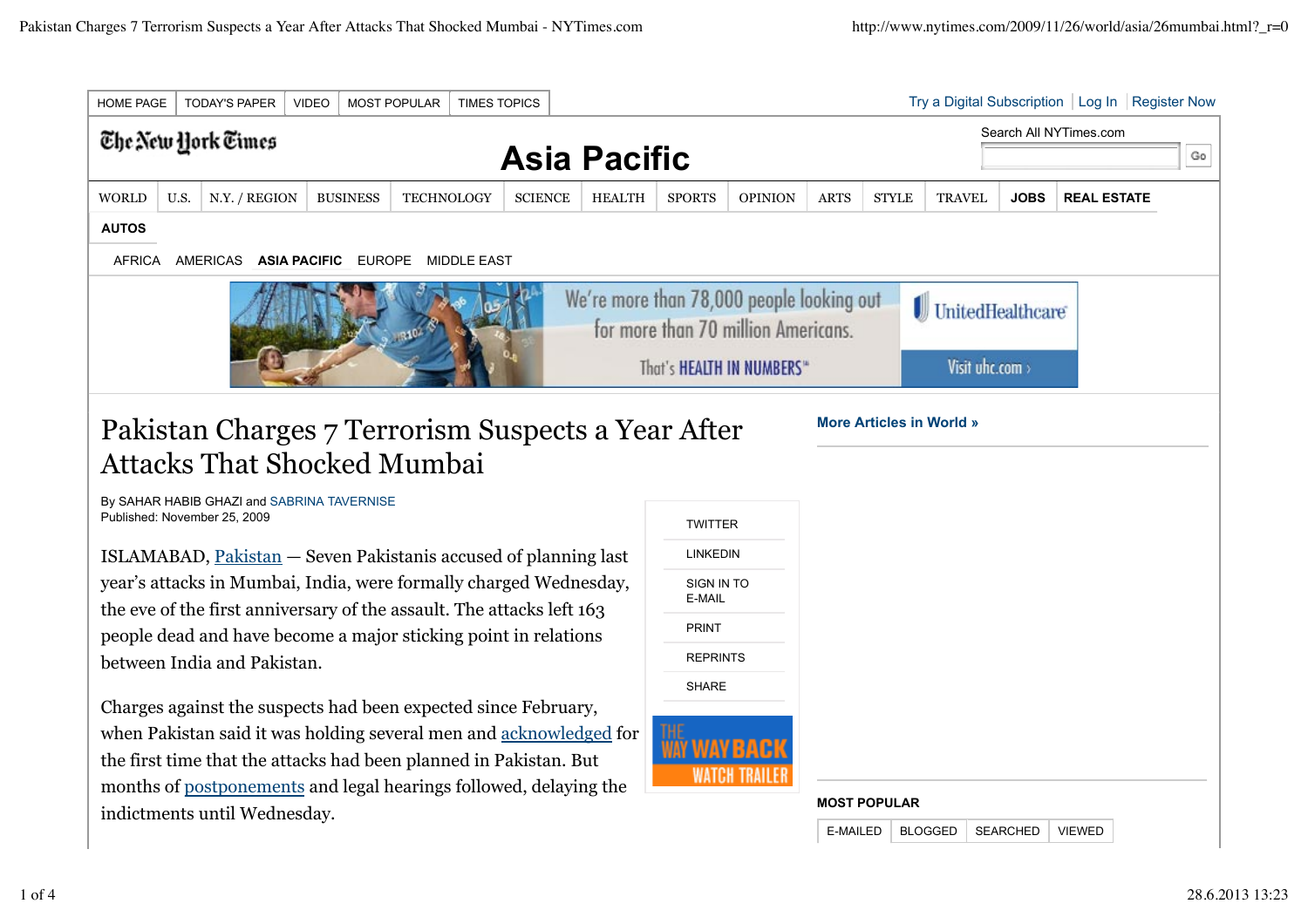The seven include the man suspected of being the operation's organizer, Zaki ur-Rehman Lakhvi, the commander of the Pakistani militant group Lashkar-e-Taiba; Hammad Amin Sadiq, who is accused of coordinating the financing; and Zarar Shah, described as a computer and networks expert. All pleaded not guilty, according to a defense lawyer.

But Pakistan has said it does not have enough evidence to charge the man Indian and Western officials have accused of masterminding the attacks: Hafiz Muhammad Saeed, one of the main founders of Lashkar-e-Taiba.

The case is highly charged, in part because Lashkar-e-Taiba was nurtured by Pakistan itself as part of a proxy war against India in the disputed Himalayan territory of Kashmir. Recruiting took place in the open on college campuses throughout the 1990s but was stopped after the attacks of Sept. 11, 2001.

Pakistan says that it has stopped all support to the organization and that splinter groups are now operating as rogue militants. But the government has been slow to act against them, casting doubts that the authorities have cut all ties with Lashkar-e-Taiba.

Fraught relations between Pakistan and India, both armed with nuclear weapons, deteriorated further after the Mumbai attacks, as Pakistan denied any connection; India suspended peace talks while pressing Pakistan to bring the plotters to justice.

The charges against the seven suspects will offer a crucial test of Pakistan's will to pursue the case.

On Wednesday, the Indian prime minister, Manmohan Singh, in Washington on an official visit, welcomed news of the charges but said that Pakistan had not gone far enough to pursue militants within its borders.

"It is our strong feeling that the government of Pakistan could do more to bring to book people who are still roaming around in the country freely and to dismantle the

- 1. Well: How Carbs Can Trigger Food Cravings
- Op-Ed Contributor: A Legal Blow to Sustainable 2. Development
- 3. GAIL COLLINS: Wendy and the Boys
- 4. State of the Art: Wearable Devices Nudge You to Health
- 5. Counterfeit Food More Widespread Than Suspected
- 6. In the Garden: 3,000 Plants, and Then Some
- 7. DNA Buried 7,000 Centuries Is Retrieved
- 8. Scientists Unlock Mystery in Evolution of Pitchers
- 9. How Shocking: Met Unbuttons
- 10. Linda Greenhouse: Current Conditions

## Go to Complete List  $\hat{A}$ »



## **Utilities Switch Off Investment in Fossil Fuel Plants**

ALSO IN GLOBAL BUSINESS »

Harnessing the Net to Power a Green Revolution Gas Prices Moving Away From Link to Oil

## The New York Times | International Herald Tribune